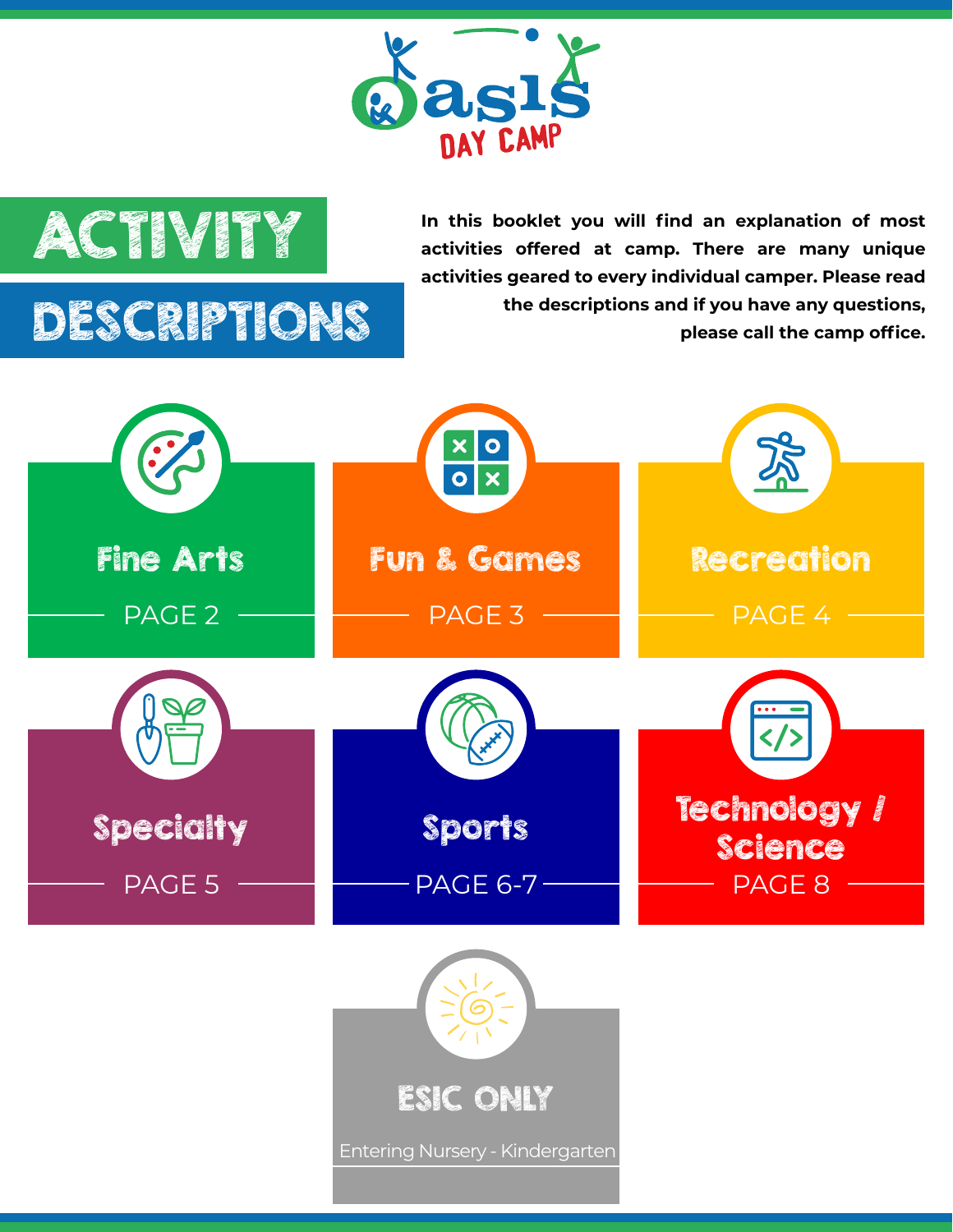

#### Fine Arts

| <b>FRIENDSHIP BRACELETS</b>                    | Learn different types of intricate designs and matters to make<br>amazing bracelets for yourself and friends.                                                                                                                                                 |
|------------------------------------------------|---------------------------------------------------------------------------------------------------------------------------------------------------------------------------------------------------------------------------------------------------------------|
| <b>EDIBLE ART</b>                              | How would you describe food art? Food art or culinary art is the art of<br>preparing, cooking and presenting food in the most creative ways. Campers<br>will create art that is not only fun, but editable!                                                   |
| <b>CARTOONING</b><br>** New for 2022**         | Campers will learn the art of cartooning and having fun bringing their own<br>characters to life. They will be taught the techniques to design their own<br>comic book and create their own super hero!                                                       |
| <b>JEWELRY &amp; BEAD MAKING</b>               | Learn how to make your own necklaces, bracelets and earring<br>using beads. Wear your own or make them                                                                                                                                                        |
| SLIME, SLIME ALL THE TIME                      | Be prepared to get messy!!! Campers will make Fluffy Slime, Neon<br>Green Ooze, Unicorn Slime, Spider Web Slime, and Rainbow Slime.                                                                                                                           |
| <b>EVERYTHING GLITTER</b><br>** New for 2022** | Campers use glitter and many different types of glitter<br>to decorate signs, and posters.                                                                                                                                                                    |
| <b>PRINT MAKING</b>                            | Campers will learn different types of printmaking, such as bubble print,<br>block point, and Collagraph.                                                                                                                                                      |
| <b>CHALK ART</b>                               | Campers will use chalk to create unique drawings, chalk facilitates excellent color<br>control and blending abilities.                                                                                                                                        |
| <b>DUCT TAPE ART</b><br>** Enhanced for 2022** | Campers use glitter and many different types of glitter<br>to decorate signs, and posters.                                                                                                                                                                    |
| <b>PICASSO PAINTING</b>                        | The process of tie and dye typically consists of folding, twisting, crumpling or pleating a fabric<br>and then dying it, that produces differ-ent textures through dyes. Campers will have fun tie dying<br>T-shirts during our tie dye week!                 |
| <b>TIE DYING</b>                               | Campers will learn how to create abstract paintings.                                                                                                                                                                                                          |
| <b>ANYARD</b>                                  | Campers will learn how to make lanyard bracelets and keychains.                                                                                                                                                                                               |
| <b>DRAWING</b>                                 | Campers will learn to use different ways to create drawings, using techniques of producing images on a surface<br>usually paper. They will use different types of drawing utensils which include, but not limited to ink, chalk,<br>marker, paint, or crayon. |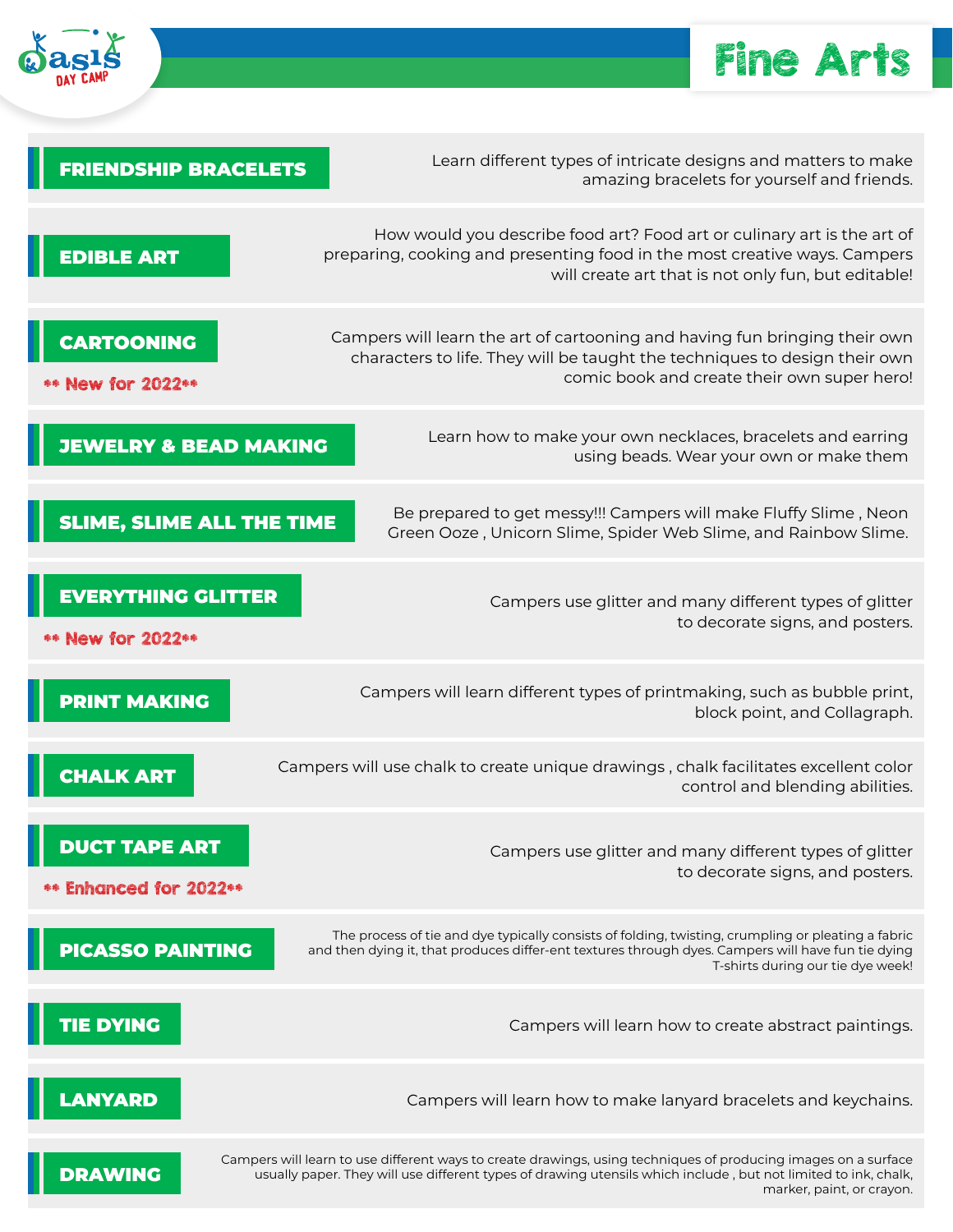#### Fun & Games

H

| <b>BACKYARD GAMES</b><br>** New for 2022**       | Kan-Jam, cornhole, ladder toss and horseshoes are some of the activities you<br>will find in the backyard games.                                                                                                                                                                                  |
|--------------------------------------------------|---------------------------------------------------------------------------------------------------------------------------------------------------------------------------------------------------------------------------------------------------------------------------------------------------|
| <b>BALLOON FUN SPORTS</b>                        | Campers will have fun playing games such as: balloon volleyball,<br>balloon hockey, balloon basketball, balloon baseball, balloon golf,<br>and a balloon relay race.                                                                                                                              |
| <b>ELIMINATION</b>                               | Trick ball game - Specialist tries to outsmart campers in a very fun and<br>exciting game of catch. Works on campers attention and fine motor                                                                                                                                                     |
| <b>HULA HOOP TIC TAC TOE</b>                     | Use hula hoops to set up a Tic-Tac-Toe board on the opposite end of the<br>playground from where the players are lined up. When the facilitator, yells, "Go,"<br>the first player on each team races to the Tic-Tac-Toe board, places a cone on<br>the board, and runs back to the starting line. |
| <b>HIT THE DECK</b>                              | Safe game of dodgeball. Instead of trying to hit your friends with the ball, you<br>have to try and outsmart them by knocking down their bowling pins.                                                                                                                                            |
| <b>KEEP IT UP</b>                                | Each group stays within the activity area and plays a game of "keep it up" by<br>hitting a ball into the air to pass it to each other. Campers work together to<br>prevent the ball from hitting the floor.                                                                                       |
| <b>OASIS OBJECTIVE</b>                           | Campers will compete in groups, asked to collect everyday items to bring to<br>the caller. Items such as: sneakers, lanyard, and water bottles.                                                                                                                                                   |
| PAC-MAN<br>** New for 2022**                     | Campers will "race" around the "game board" as ghosts and Pac Man Players.                                                                                                                                                                                                                        |
| <b>PUZZLE FUN</b>                                | Campers will learn how to create abstract paintings.                                                                                                                                                                                                                                              |
| <b>SCAVENGER HUNTS</b><br>** Enhanced for 2022** | Campers will be given a list and then scavenge<br>around and find, smell or do all of the things on their list.                                                                                                                                                                                   |
| <b>TEAM BUILDING ACTIVITIES</b>                  | Team building activities s are an easy way to engage campers and<br>support campers who struggle with communication and social<br>skills.                                                                                                                                                         |
| <b>STORY TIME</b>                                | Campers will be transported into far away lands during story time. They will<br>have fun with stories, songs, and more, that encourage development of early                                                                                                                                       |

G

have fun with stories, songs, and more, that encourage development of early literacy skills in young children,.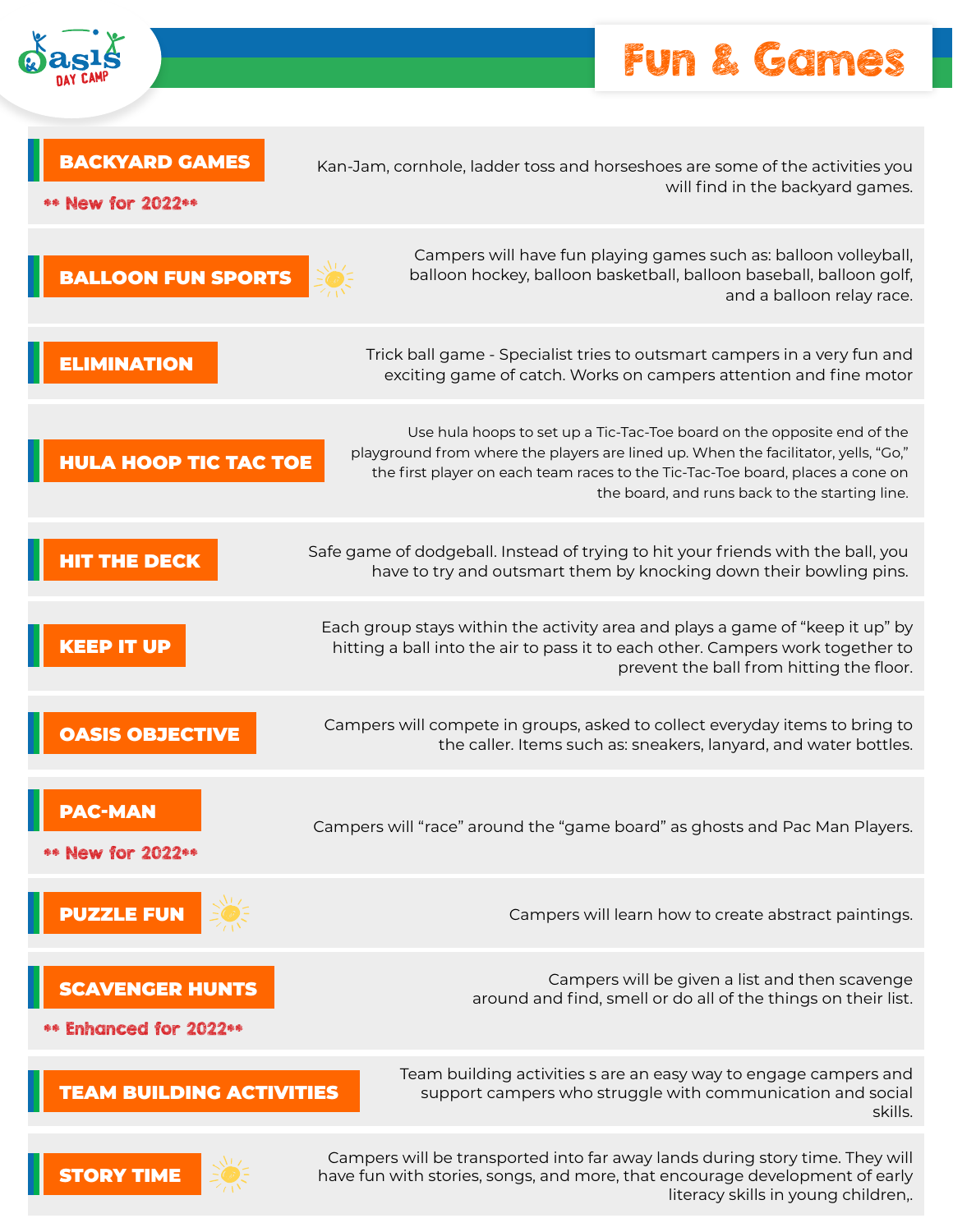

П

### Recreation **H**

|                                                  | Campers will explore our beautiful campus while on a nature scavenger<br>hunt! They will be looking for rocks, birds, trees, animals and of course                                                                                                                                                                                                        |
|--------------------------------------------------|-----------------------------------------------------------------------------------------------------------------------------------------------------------------------------------------------------------------------------------------------------------------------------------------------------------------------------------------------------------|
|                                                  | Campers will compete in races such as, water relays, Egg-and-Spoon Races,<br>Dress-Up Relay, Hula Hoop Pass, Balloon Relay Race, and Crab Walk.                                                                                                                                                                                                           |
| K PAPER SCISSORS                                 | Hula Hoop Showdown: This game takes Rock, Paper, Scissors to a whole new level! Students<br>must jump into each hoop to move across the board. Their goal is to make it to another teams<br>cone in order to earn one of their tokens to take back to their team's bucket. As the student is<br>jumping, they can come head to head with another student. |
|                                                  | Two kids would be selected to be "it", one at each base. The other<br>kids would divide and go to the bases. The game started by the<br>two kids who were "it" tossing the ball to each other. The object of                                                                                                                                              |
| <b>HE BACON</b>                                  | The person who gets the "bacon" first tries to run across his/her team's goal line without being<br>tagged. The person whose number was called who did not get the "bacon" should try to tag the<br>other player before they get across the goal line. Once someone is tagged or gets across their goal<br>line, the round is over.                       |
| <b>Enhanced for 2022**</b>                       | Campers will enjoy playing many different types of tag such as: Freeze Tag,<br>Turtle Tag, Blob Tag, Link Tag and Bandage Tag.                                                                                                                                                                                                                            |
|                                                  | Ultimate is a non-contact, self-refereed team sport played with a flying disc frisbee. The aim of<br>the game-Two teams of seven players compete on a playing field about the same length as a<br>football field, but narrower. At each end of the playing field there is an end zone. Each team de-<br>fends one end zone.                               |
|                                                  | Pillow hockey is played with rules very much like ice hockey. Each team has six players including a<br>goalie. The goalie is the only player allowed to touch the ball with his hands or feet, and goalies are<br>allowed to throw or roll the ball down the field. Everyone else must only use their sticks to                                           |
| <b>FOUR SQUARE</b>                               | Four square is a ball game played among four players on a square court divided into quadrants.<br>The objective of four square is to eliminate other players to achieve the highest rank on the court,<br>and this is done by bouncing the ball back and forth between quadrants.                                                                         |
| KNOCKOUT                                         | Knockout (is a fun basketball game that a team or a group of friends can play as a way<br>to increase common basketball skills such as free throw shooting and rebounding.                                                                                                                                                                                |
| <b>OBSTACLE COURSE</b><br>** Enhanced for 2022** | Campers will run through a series of challenging physical obstacles an individual, or team<br>usually while being timed. Obstacle courses can include running, climbing, jumping, crawling,<br>swimming, and balancing elements with the aim of testing speed, endurance and agility.                                                                     |
| lew for 2022**                                   | Wall Ball is a classic playground game played by children everywhere. It's fun for adults too! The object<br>of the game is simple: a person throws a ball against a wall, and anyone can try to catch it. The person<br>who tries to catch it must catch it cleanly (no drops).                                                                          |
|                                                  | Campers will enjoy playing this old time game! Spud is a game for children and adults, where<br>players try to eliminate each other by catching and throwing an inflated ball.                                                                                                                                                                            |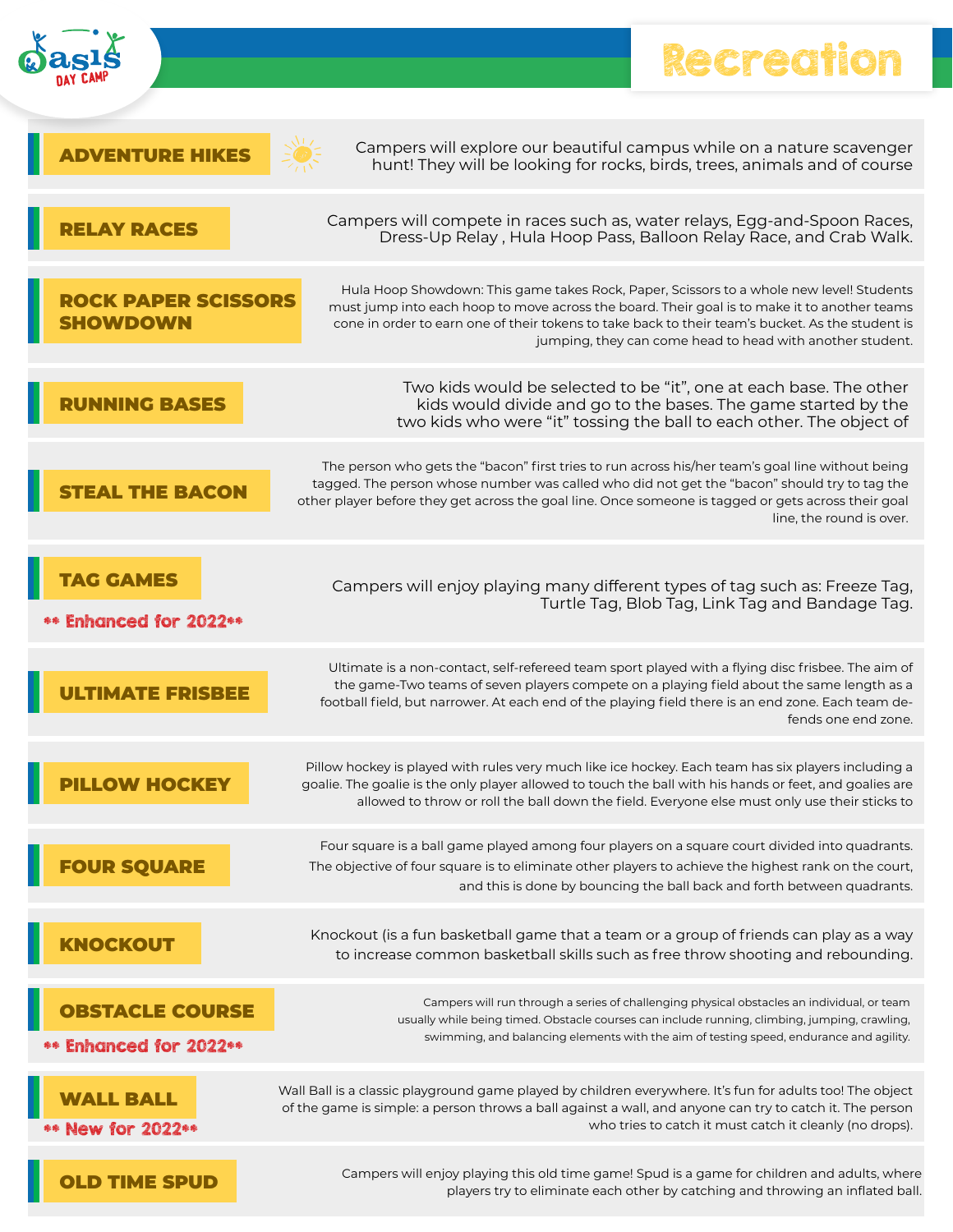

### Specialty

H

| <b>GAME ROOM</b>                           | Campers can play checkers, chess, Connect Four, Uno. This activity<br>room encourages socialization and friendly competition.                                                                                                                                                                                                                                                                             |
|--------------------------------------------|-----------------------------------------------------------------------------------------------------------------------------------------------------------------------------------------------------------------------------------------------------------------------------------------------------------------------------------------------------------------------------------------------------------|
| <b>GARDENING</b><br>** New for 2022**      | Campers will learn how to plant and care for a little garden of their own.                                                                                                                                                                                                                                                                                                                                |
| <b>LEGO ROOM</b>                           | Campers will use their imagination to build whatever you can dream of or<br>choose to build from the many Lego kits like a pirate ship, robots, house and<br>more We have beginner Lego sets to expert sets.                                                                                                                                                                                              |
| <b>YOGA</b>                                | Various styles of yoga combine physical postures, breathing<br>techniques, and meditation or relaxation. It involves movement,                                                                                                                                                                                                                                                                            |
| <b>DANCE</b>                               | Campers will enjoy learning dances such as: Cha Cha Slide, Cotton<br>Eye Joe and the Cupid Shuffle.                                                                                                                                                                                                                                                                                                       |
| <b>DRAMATIC PLAY</b><br><b>IMAGINATION</b> | A type of play in which children assume various roles and act them out.<br>Dramatic play engages the imagination, builds confidence, and pre-pares<br>young campers to tackle real life situations.                                                                                                                                                                                                       |
| <b>GO KARTS</b>                            | Campers can drive a Go Kart around our track  Flags are used to signal to<br>campers when to go and when to slow down.                                                                                                                                                                                                                                                                                    |
| <b>MARTIAL ARTS</b>                        | Campers will learn an array of skills such as: Increased focus and concentration, self<br>confidence, respect, making friends and improved social                                                                                                                                                                                                                                                         |
| <b>IMAGINATION PLAYGROUND</b>              | Campers will play with big foam blocks that are basically a<br>portable playground that can turn any space into a place for<br>learning, social interactions, and open-ended play.                                                                                                                                                                                                                        |
| <b>MUSIC</b><br>** Enhanced for 2022**     | Campers will sing, and play with musical instruments. They will learn about<br>rhythm and beats while also learning about different genres of music.                                                                                                                                                                                                                                                      |
| <b>Horseback Riding</b><br>*Add-on program | Continuing our partnership with the North Shore Equestrian Center on the<br>campus of LIU Post our campers entering 1st-5th grade can sign up as an add-on<br>program for 1-hour riding lessons. This takes place during the camp day. Campers<br>learn the basics and gain confidence as well as learn about basic horse care and<br>how to groom. Please contact our office for additional information. |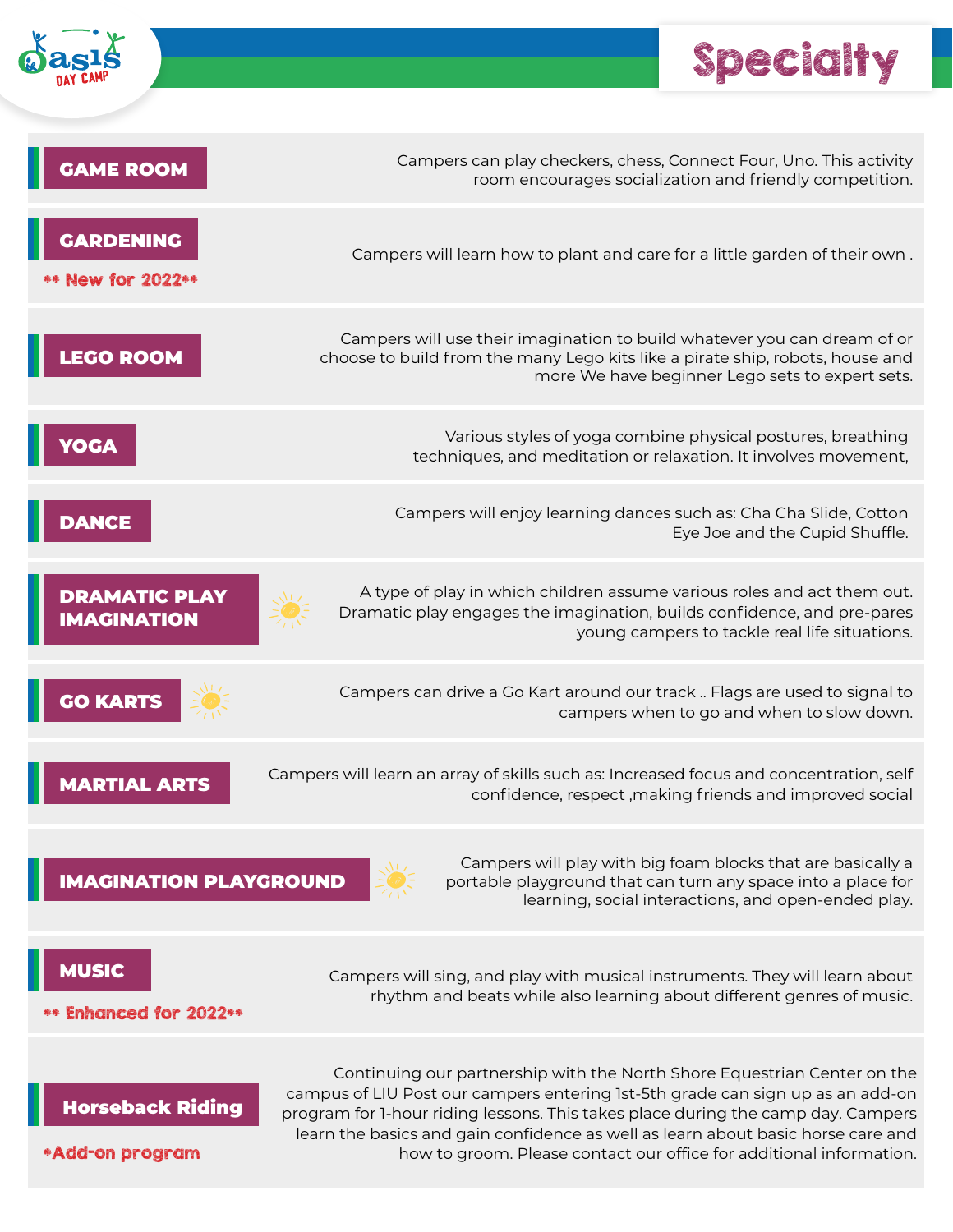

# Sports

| <b>4-SQUARE VOLLEYBALL</b><br>** New for 2022** | In volleyball, the players set, bump, and spike the ball over a net to another team. On the<br>other hand, Four Square players hit a bouncing rubber ball on the ground and bounce it<br>to one of three other play-ers. When combining the two games,<br>you get 4 square volleyball.                                                                                  |
|-------------------------------------------------|-------------------------------------------------------------------------------------------------------------------------------------------------------------------------------------------------------------------------------------------------------------------------------------------------------------------------------------------------------------------------|
| <b>BADMINTON</b>                                | So what are the basic Badminton rules? You and the opponent hit the birdie back and forth<br>over the net. When the birdie hits the floor the point is over. The winner adds one point to their<br>score. The game is over when the first player gets to 21 with a two-point lead. You can only hit the<br>shuttlecock once to get it over and you can't let it bounce. |
| <b>SOCCER</b>                                   | Learn the basic of passing, kicking, and defense. Campers will strengthen their skills<br>through scrimmages and games. Join us on the soccer field for this high-energy game!                                                                                                                                                                                          |
| SWIMMING                                        | Get instruction from Red Cross Swim Instructors. Campers will get tested on their first<br>day of camp. Campers will learn a variety of strokes and learn or improve their diving                                                                                                                                                                                       |
| <b>BASKETBALL</b>                               | Basketball is a game played between two teams of five players each on a rectangular<br>court, usually indoors. Each team tries to score by tossing the ball through the<br>opponent's goal, an elevated horizontal hoop and net called a basket. Campers will<br>learn to play "Knock Out", "Horse" as well as traditional basketball.                                  |
| <b>CAPTURE THE FLAG</b>                         | Capture the Flag is a classic team game played indoors or outdoors. Two<br>teams each have their own color flag placed in their "home base." The<br>objective is to steal the other team's flag and take it to their own base. Players<br>can tag or capture opposing players if they enter enemy territory.                                                            |
| <b>GA-GA</b>                                    | Ga Ga is played in a huge octagon put using a foam dodgeball. Players can hit the ball<br>with their hands but can't pick up the ball and throw it. IF the ball touches a player from<br>the knows down they are out. Last player in the out wins.                                                                                                                      |
| <b>NEWCOMB</b>                                  | Can you catch a volleyball? This game is similar to volleyball but instead of volley you<br>catch the ball and throw it over the net. IF the ball is dropped head to the sidelines until<br>your teammate catches the ball with one hand and you are right back in the game                                                                                             |
| ** Enhanced for 2022**                          | A basketball variant played by 2 or more players, who have<br><b>AROUND THE WORLD BASKETBALL</b><br>all agreed upon a turn order. The game requires a sequence<br>of shooting positions to be decided upon. The object is to<br>be the first player to make a shot from all positions.                                                                                  |
| BASEBALI                                        | Baseball is a bat-and-ball game played between two opposing teams, of nine players<br>each, that take turns batting and fielding. The game proceeds when a player on the<br>fielding team, called the pitcher, throws a ball which a player on the batting team<br>tries to hit with a bat.                                                                             |
| DODGEBALL                                       | The main objective in dodgeball is to eliminate all members of the opposing team by<br>throwing the ball at them. Plays must dodge the ball to remain in the game and the<br>team who manages to eliminate all of their opponent's first are deemed the winners.                                                                                                        |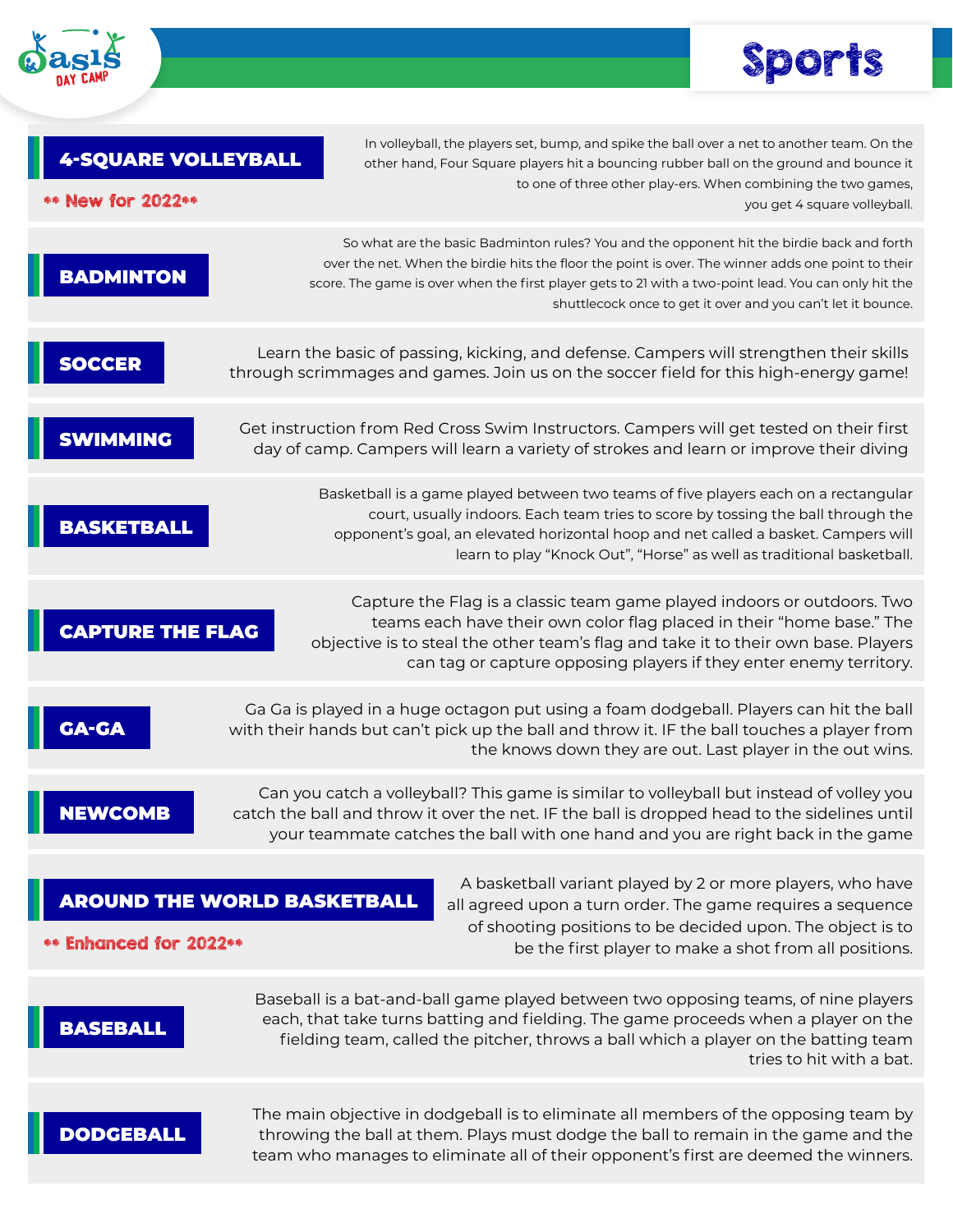



| <b>EUROPEAN HANDBALL</b>                 | Players are only allowed to hold the ball for 5 seconds without moving when closely<br>guarded by a defender. A drop ball will result in a change of possession. Players may use<br>their hands (open or closed) to catch, push or hit the ball.                                                                                                                                 |
|------------------------------------------|----------------------------------------------------------------------------------------------------------------------------------------------------------------------------------------------------------------------------------------------------------------------------------------------------------------------------------------------------------------------------------|
| <b>FOUR SQUARE</b>                       | The object of the game of four square is to eliminate players in higher squares so that you can<br>advance to the highest square yourself. Four square is played with a rubber playground ball<br>on a square court with four players, each occupying a quarter of the court. The ball is bounced<br>between players in squares until a player makes an error and is eliminated. |
| <b>AG FOOTBALL</b>                       | Flag football is played with two teams of 5-8 players who attempt to score points<br>by moving the ball down the field across the goal line. The team with the most<br>points at the end of regulation time is the winner.                                                                                                                                                       |
| <b>LLOW POLO</b>                         | Pillow Polo is a game played similar to field hockey. Two teams play against each<br>other. The game is won by scoring more goals than your opponent. Scoring a goal<br>is achieved in a similar fashion to a goal in soccer or field hockey - by putting the<br>ball into your opponents' net.                                                                                  |
|                                          | Campers will volley back and forth while trying to win a point. To win a point<br>during a tennis match you must hit the ball inside the white lines. If a ball goes out<br>of bounds the point is over and whomever hit the ball out loses that point.                                                                                                                          |
| <b>ULTIMATE FOOTBALL</b>                 | Ultimate football is a combination of American football and ultimate Frisbee.<br>Ultimate football is a non-contact sport.                                                                                                                                                                                                                                                       |
|                                          | A game played by two teams with six players on each team. Separated by<br>a net, in which each team tries to score by causing the ball to land on the<br>opposite team's court.                                                                                                                                                                                                  |
|                                          | Similar rules to softball but the game is played with a plastic bat and plastic<br>ball. When the wiffleball is hit over the "fence" it's an automatic                                                                                                                                                                                                                           |
| <b>KASEBALL</b><br><b>New for 2022**</b> | Combo of baseball and kickball. You choose whether to use<br>a bat or your foot when up at the plate.                                                                                                                                                                                                                                                                            |
| <b>SOFT STICK LACROSSE</b>               | We will utilize modified equipment and rules and are designed for youth<br>to achieve quick success in executing the basic skills of lacrosse (cradling,<br>scooping, passing, catching, and shooting). The rules and modified<br>equipment do not require additional protective<br>equipment to learn and enjoy.                                                                |